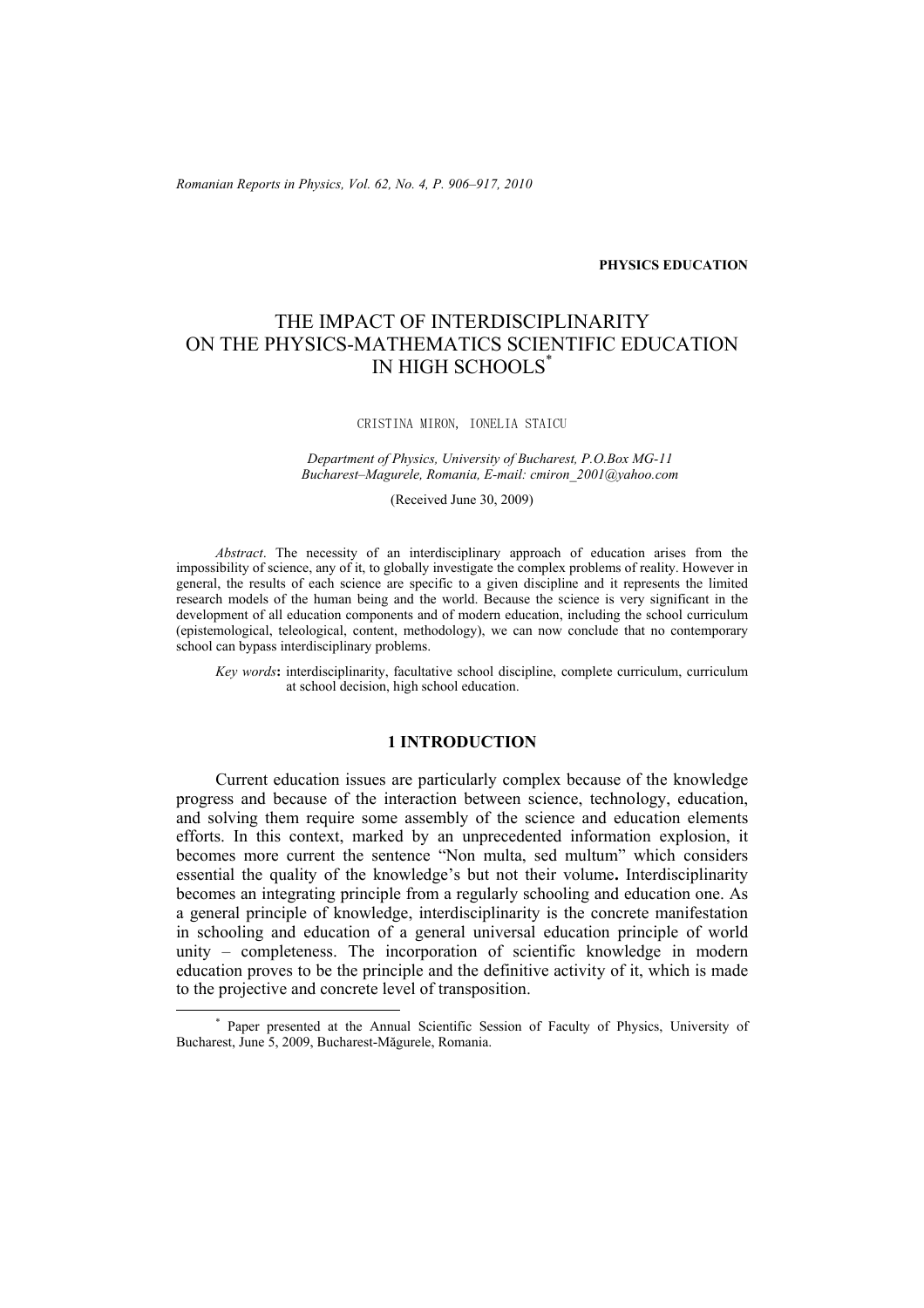Interdisciplinary nature of sources of a relevant content involves an *interdisciplinary approach*, their selection and their organization cannot be done on the basis of monodisciplinary ways that are in competition and that have in sight disciplines with closed boundary. Promoting an interdisciplinary approach involves correlating in a perspective of pedagogically approach of all useful steps in analyzing the content sources and in its organization [1].

Integration does not mean and should mean not an alignment or cancellation of interest's diversity and preferences. For example meeting between different discipline placing or increasing share of the synthesis hours, learning with computers, through which some specialists see how the way to articulate different categories of values and existing knowledge's. By the principle of integration it is required the articulation of curricular contents, required, which provides that *basic education*, with curriculum areas corresponding to other phase of the educated subjects training processes, under the enormous diversity of training profile offered to them by a rigorous joint of the formal content with non-formal one and in-formal [2, 3] ?

Trying to articulate the different types of information collected and to introduce a certain coherence in the minds of students to meet their spiritual needsto discover unity in diversity, to rise above the immense informational mass that assaults them and to get to their own conception, what the French teachers name through the expression "vue d'aigle" (sight of the hawk).

The curriculums but especially textbooks can not be identified with the contents because they have parts significant to teleology and methodology (including to evaluation). By making a parallel between traditional education, discipline-centered, and the desirable one, centered on the requirements of whom is learning, H. Shane and B. Tabler [4], shows the magnitude of the changes that are to be done. They are followers of courageous and profound transformation in reforming the contents and thus they belong to a kind of educational radicalism. The educational framework plans allows schools to offer to students the possibility of choosing discipline from the offer of optional courses. Such an offer is for example the one in which are occurring optional subjects corresponding to each curriculum area of Mathematics and Science. Macro-concepts construction requires proposing some optional courses thought from an integrated perspective, meaning some optional courses made with the contribution of more study disciplines**.** 

# **2. THE CONCEPTUALIZING AND THE DESIGN OF OPTIONAL DISCIPLINES IN PHYSICS AT GYMNASIUM AND HIGH-SCHOOL EDUCATION**

Interdisciplinary approach is a necessity in case of complete curriculum, based on students requests, on objectives and contents that fulfils physics and mathematics disciplines in application of an interactive methodology; the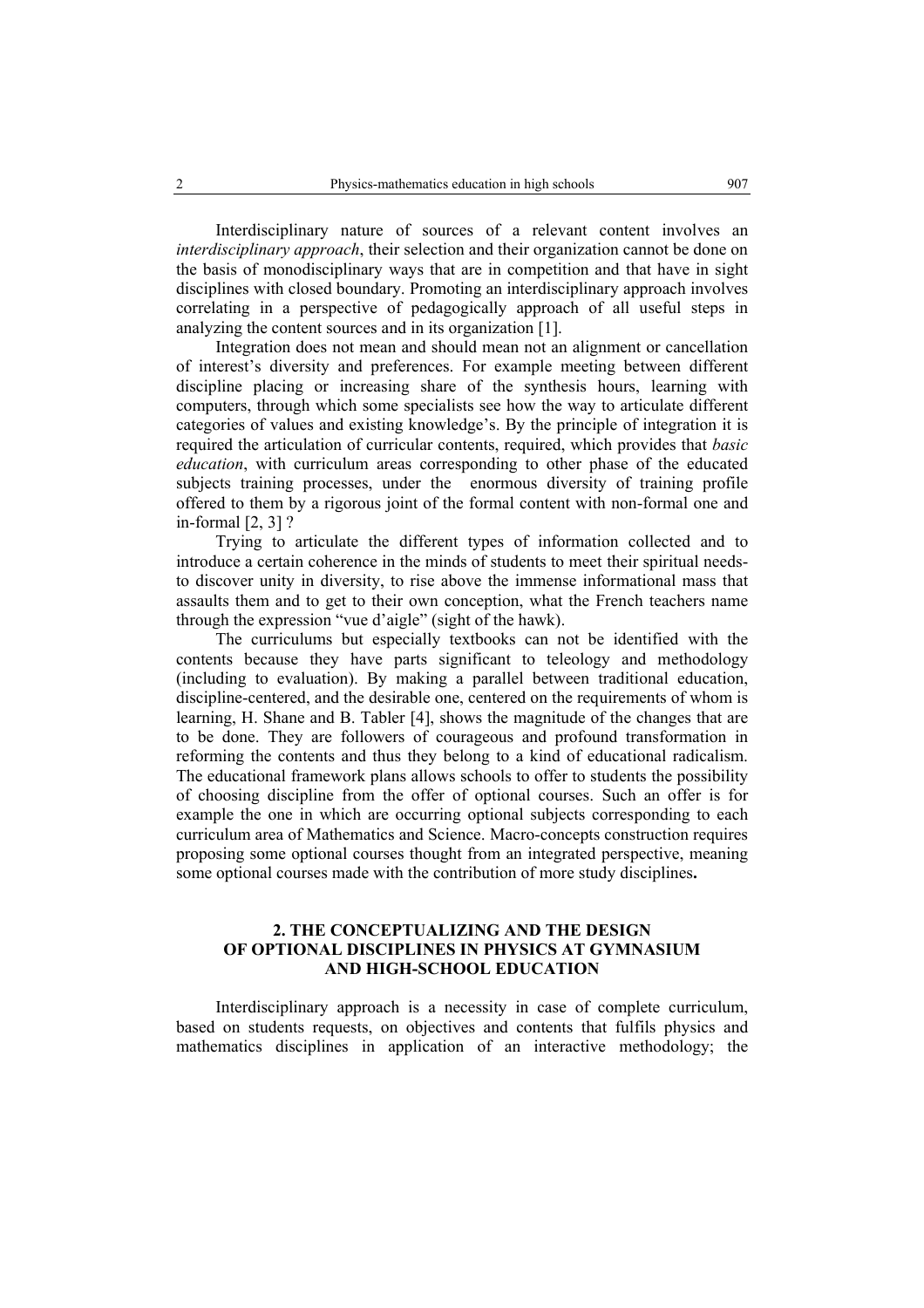curriculum model centered on the students knowledge's contributes to achieving a formative model and the interactive methodological approach opens the way to interevaluation in the spirit of premise: *learn to act* – definitive ideas, in our research, for projecting and validation of Optional course through experiment as a new discipline introducing interdisciplinarity.

The complete analytical curriculum begins with a detailed rethinking of the objectives and content distribution of optional subjects in classes V-XI, with the benchmark knowledge capabilities and attitudes designed to be formed at primary grades. To develop the curriculum for optional course it has to be pursued the following sequence of projection links in agreement with model of common trunk programs: *argument* – 1 page overview to present the aim of the course, *ground reference objectives* – it refers to learning activities that students are to reach up to the end of the school year (at one hour per week will follow 5-6 reference objectives), *list of contents* – it includes information which the optional course suggests as a operating base for capacities targeted by objectives, *methods of evaluation* – it will be referred to types of evidence of which correspond to the proposed optional course (egg.: written exams, oral exams, practical exam, report, project etc.) [5].

When the optional course is provided for a level of education or a curricular cycle, it is necessary to define *framework objectives* from which derives the reference objectives for each year of study. Thus said, if the offer includes an optional course on many more years of study, it is prepared a curriculum for each year, taking care to appear explicitly objectives progression from one study year to another. The logical reality of mathematics deductions and the exact picture of the world presented through theoretical and experimental facts in physics allows student to have a thorough and adequate preparation in the scientific formation of modern human and it develops the student interest to physics study an its applications.

The activity success in an educational institution depends on the growth quality of the educational process that is based on several factors: the quality of human material, the quality of logistics, quality of national curriculum, staff quality, and management quality. The ways of implementing interdisciplinarity at macro-educational level (plans, curriculums and school textbooks) can build up a real increase in education quality. Today the school, as much as the teacher, can interfere directly in the design of education because of the existence of curriculum to school decision (CSD).

The optional course as a new discipline introduces new study objects, in addition to those provided in the common trunk. If we consider interdisciplinarity as a conjectural alliance between different disciplines (in this case physics and mathematics), an optional course at the level of curriculum area in the mathematics and nature science could be of real use to students and in the same time to teachers. Establishment of some curriculum for such an optional course could offer to pupils the opportunity to a revision of physics and mathematics assimilated knowledge. A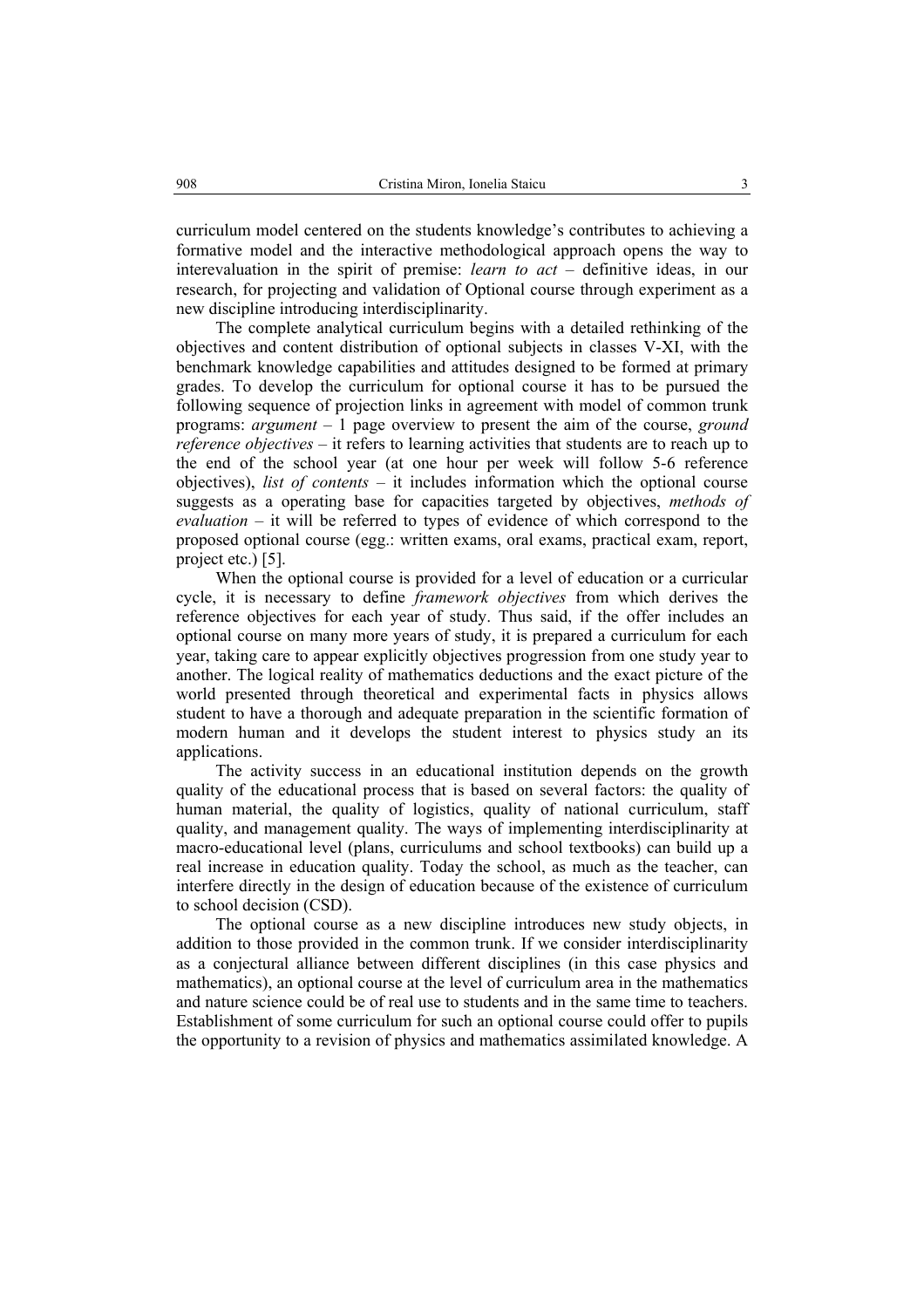study shows that teachers have received with interest such proposals which would develop communication skills using the specific language of physics in solving problems. If you choose an optional assignment to the area, then the least two discipline and skills from the disciplines of competencies will make reference to the chosen theme.

If it is selected an optional course at the level of curriculum area, then the theme implies at least two disciplines and starting from the framework skills of disciplines there will be formulated reference skills for the chosen theme.

# **3. EXPERIMENTAL STUDIES – REVEALS THE DEMONSTRATION OF THE OPTIONAL IMPORTANCE THAT PROMOTES THE PHYSICS AND MATHEMATICS INTERDISCIPLINARITY IN GYMNASIUM AND HIGH-SCHOOL**

From the Latin "experimentum", the term experiment is seen as evidence, verification, experience and in case of pedagogic researches is the verification of one(s) hypothesis. Unlike observation, that pursues educational phenomena without interference from outside, the intervention in the experiment through intentional modification of the conditions of emergence and phenomena progress. These conditions are submitted to systematic controlled variations, the experimental data being recorded with objectivity. In accordance with theory, the purpose of the experiment is to confirm or refute the research hypothesis, which are knowledge sources in both cases and generators of new questions and hypotheses. The pedagogic experiment involves systematic alteration of a factor or group of factors and the recording of the obtained effects.

The experiment presented was conducted in 2007-2008 and was aimed to experimental validate of the educational objectives (specific skills), based on the decision of the school curriculum and demonstrate the importance of an optional that promotes interdisciplinarity in the teaching - learning process of physics and mathematics textbooks in V-IX classes.

*Arguments* for this option were:

• achieving scientific education from the perspective of interdisciplinary vision;

• gradually replace the summative nature of disciplines with the complete one, which moves the accent of teaching-learning process on the finality and situations of the content transfer.

**3.1. Research hypothesis:** Teachers who teach courses in physics and mathematics are teachers who appreciate the need of interdisciplinarity between the two disciplines.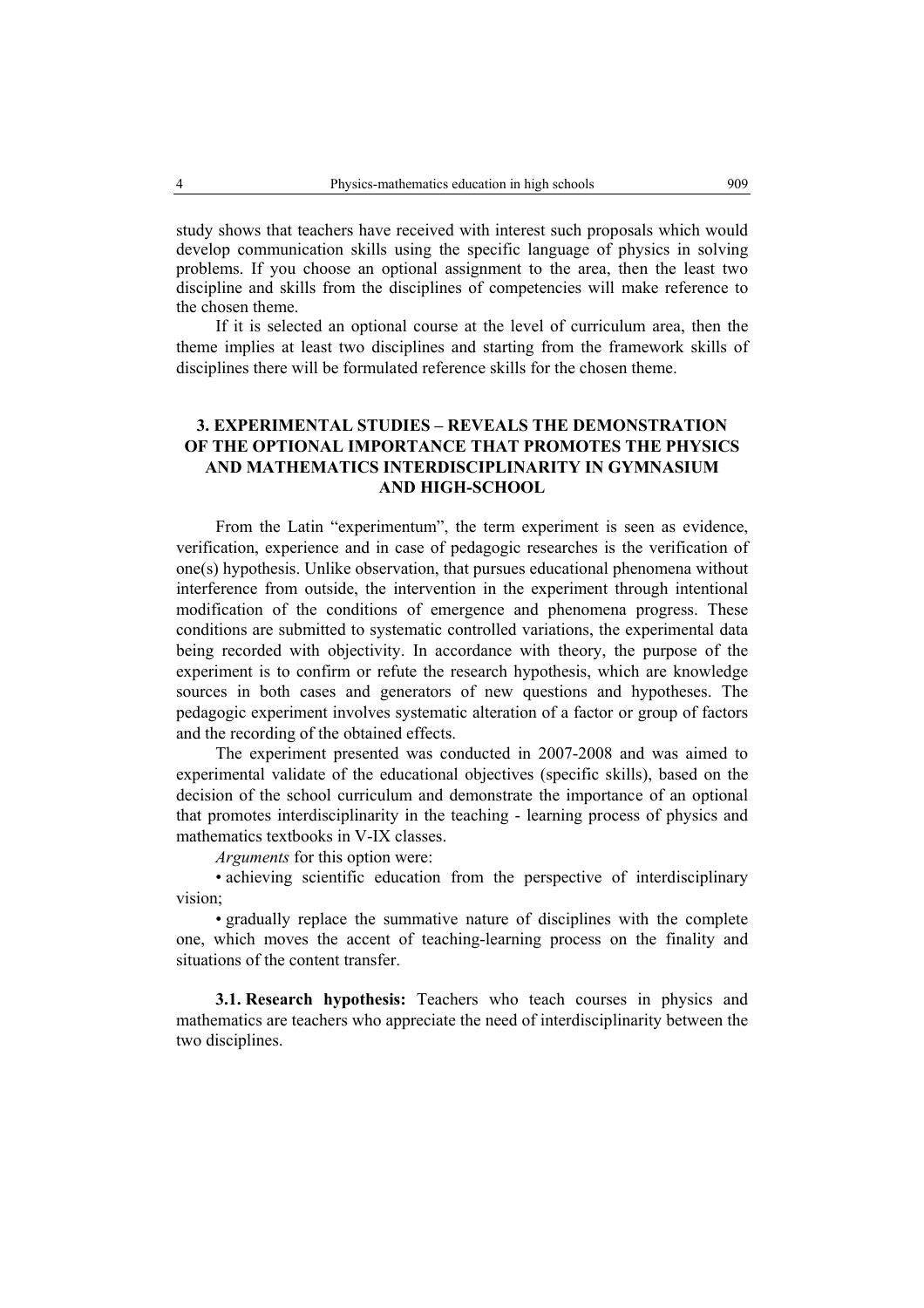#### **3.2. Batch description: the experimental batch of research in made of:**

 $\checkmark$  120 teachers in physics and mathematics (gymnasium and highschool), of which: 60 physics teachers and 60 mathematics teachers;

From the 120 teachers we have: 60 teachers with seniority in education less than 10 years and 60 teachers with seniority in education more than 10 years.

#### **3.3. Methods, techniques, instruments for research**

The questionnaire for teachers was developed by the authors of the paper. This questionnaire had as objectives: theoretical and practical utility of existing textbooks and curriculums in physics discipline; the need for an interdisciplinarity between mathematics, physics and chemistry; the need to form a common trunk called the Science and of a specific textbooks. The questionnaire is constructed with 9 items from which 2 items are closed and 7 items are opened**.** 

#### **3.4. Analysis of statistic data**

At the questionnaire were obtained the following results:

a) First item ("Are you satisfied with the actual contents of the textbooks you use?") analysis of answers allows us to establish the fact that most teachers are dissatisfied by the current contents of the textbooks they are using. It notes that teachers of mathematics present a greater satisfaction than teachers of physics with the current content. In figure 1 we can find results obtained in the first item:



Fig. 1 – The number of the fulfilled and malcontent teachers with the content of actual textbooks.

From the response of teachers we have noted the following difficulties they face: the discrepancy curriculum-textbook, information still supreme, the essential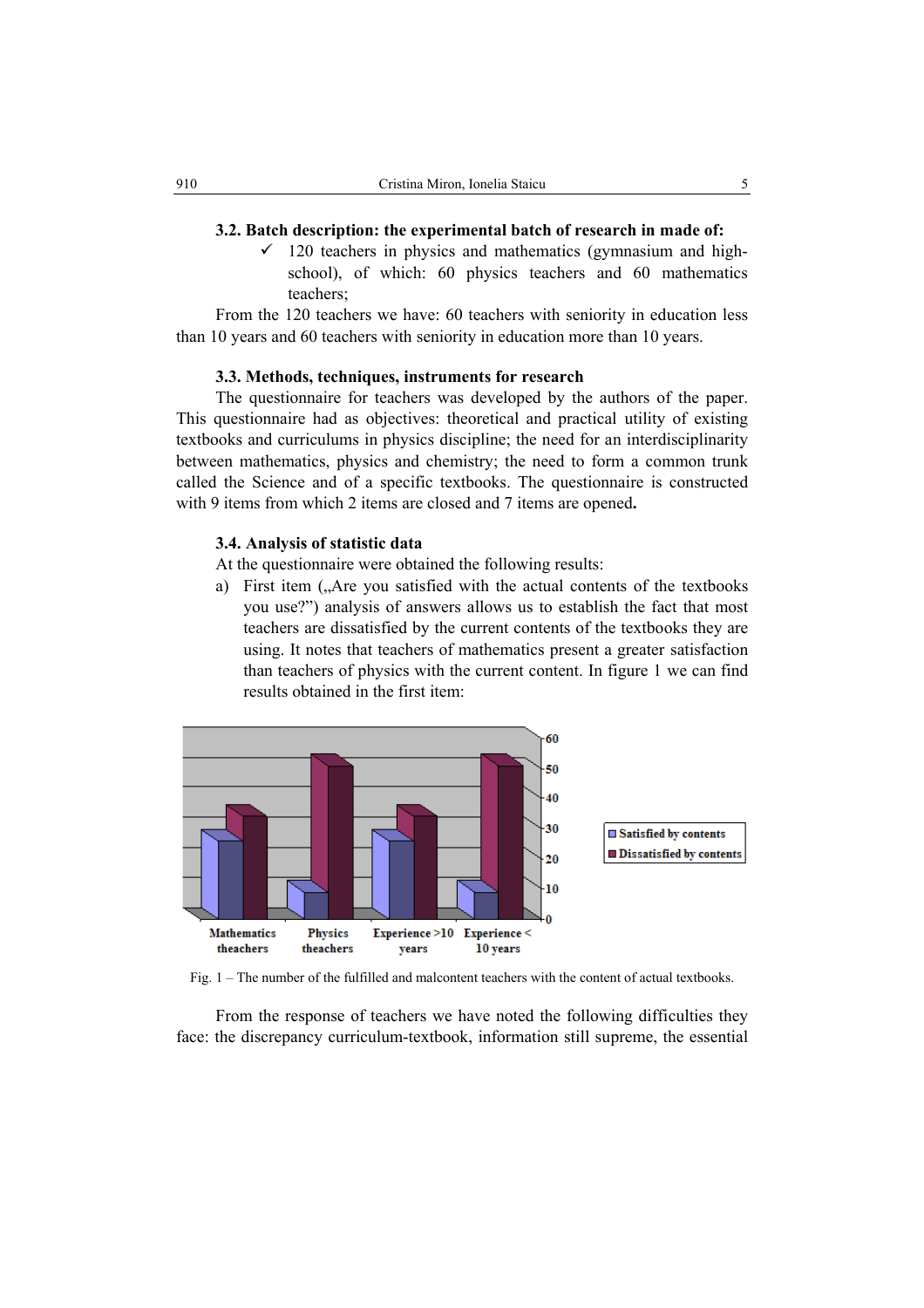is not pointed, the creativity of students is not stimulated, lack of interdisciplinary vision, lack of exercises related to real life experiences; overload.

b) At 2.1 and 2.2 items ("Make a knowledge's essence" and "Emphasizes the habit – forming – educational character of the teaching-learning process") there were obtained the following percentage: 58.3% believes that through present contents of physics and mathematics textbooks is not carried out an essence of knowledge's and that they don't emphasize the habit-forming- educational character of the teaching-learning process.

Compared with the physics teachers that in percentage of 76.6% chose the answers "little" and "very little", the mathematics teachers 70% are fulfilled by the essence and by the habit-forming – educational character of content. Regarding the teachers with experience greater than 10 years have results near 45% and 55% toward the teachers with smaller experience 30.83% that are malcontent.

Figure 2 represents the data in percentages obtained from the teacher's answers at items 2.1 and 2.2:



Fig. 2 – The brush-up and formation instructive character of the physics and mathematics textbooks.

c) At item 2.3 "We put the students in the situation to apply the theoretical knowledge's" most of the teachers, whatever the category they make part of, have the opinion that this theoretical knowledge's from textbooks oblige the student to apply them. Figure 3 shows the data obtained at this item.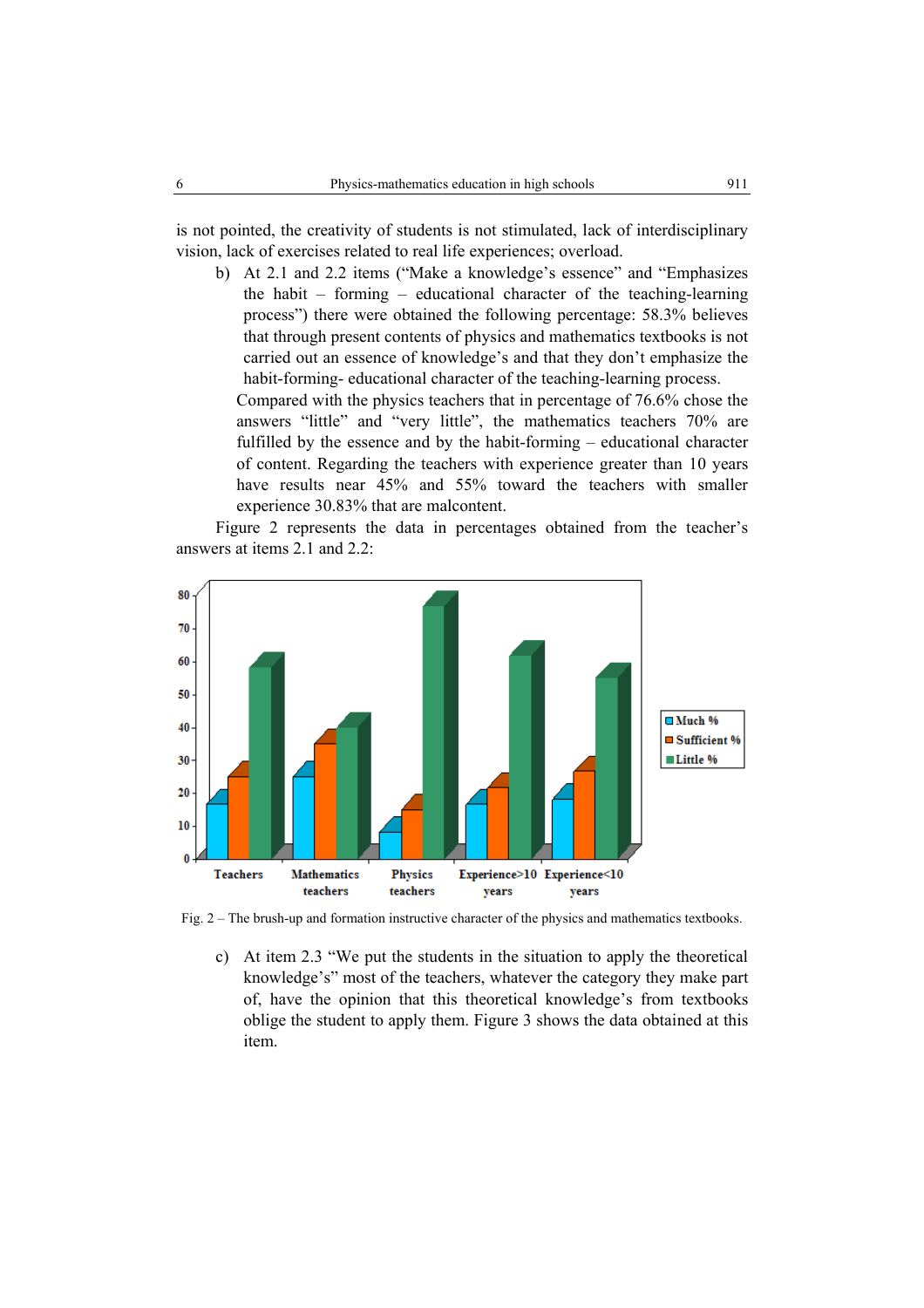

Fig. 3 – Practicability of theoretical knowledge's.

d) At 2.4 and 2.5 items ("Promote the interdisciplinarity in teaching-learning process" and "They are organized in a modular vision") we obtained the following results: 74.16% from teachers say that the curriculum does not incorporate an interdisciplinarity in the teaching-learning process and the also are not organised in a modular vision. The mathematics teacher (78.3%) as well as the physics teachers (70%), no matter the years of experience, chose the answers "little" and "very little".





Fig. 4 – Interdisciplinarity in teaching-learning process and the modular vision of physics and mathematics knowledge's.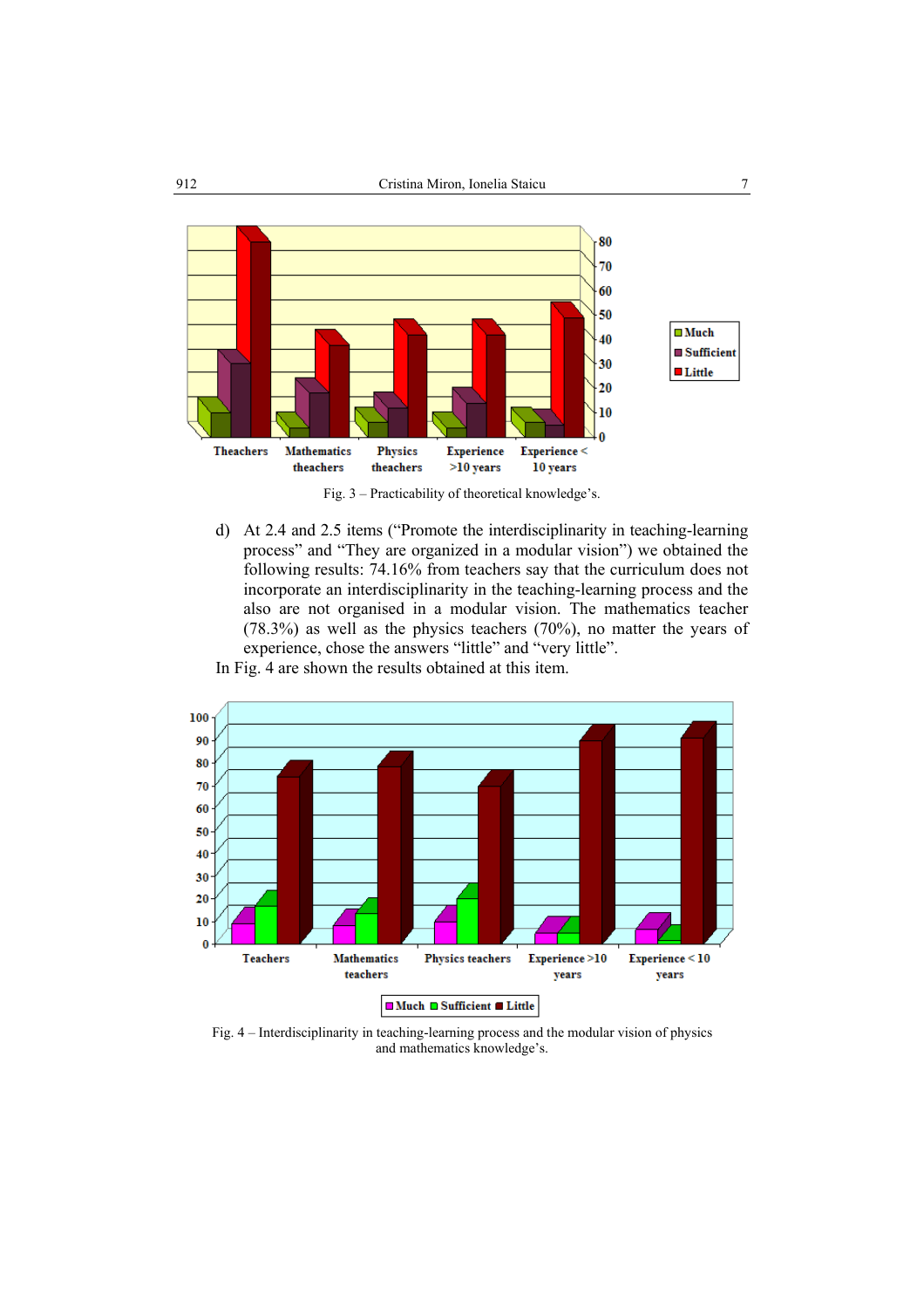e) At item 3: "What difficulties do you find in teaching actual textbooks content?" after the statistical calculation it was obtained with approximation (59.16%) a majority for the answer "it is not related to the textbook content at interdisciplinary level".



Fig. 5 – Difficulties in teaching.

f) Item 4: "Present three personal experiences that you know regarding the brush-up of knowledge's, promoting new contents; interdisciplinarity; modular organization; meetings on study objectives (interdisciplinarity)". We have the following types of answers with their relevant statistical calculation: hole chapters very little stated  $(50\%)$  – variant 1; resolving problems in classroom (98.3%) – variant 2; it is hard for students to apply mathematics notions in physics  $(74%)$  – variant 3; teaching inclined plane without knowing at mathematics the trigonometry functions (67%) – variant 4.

Results in percentage obtained at item 4 are in Fig. 6: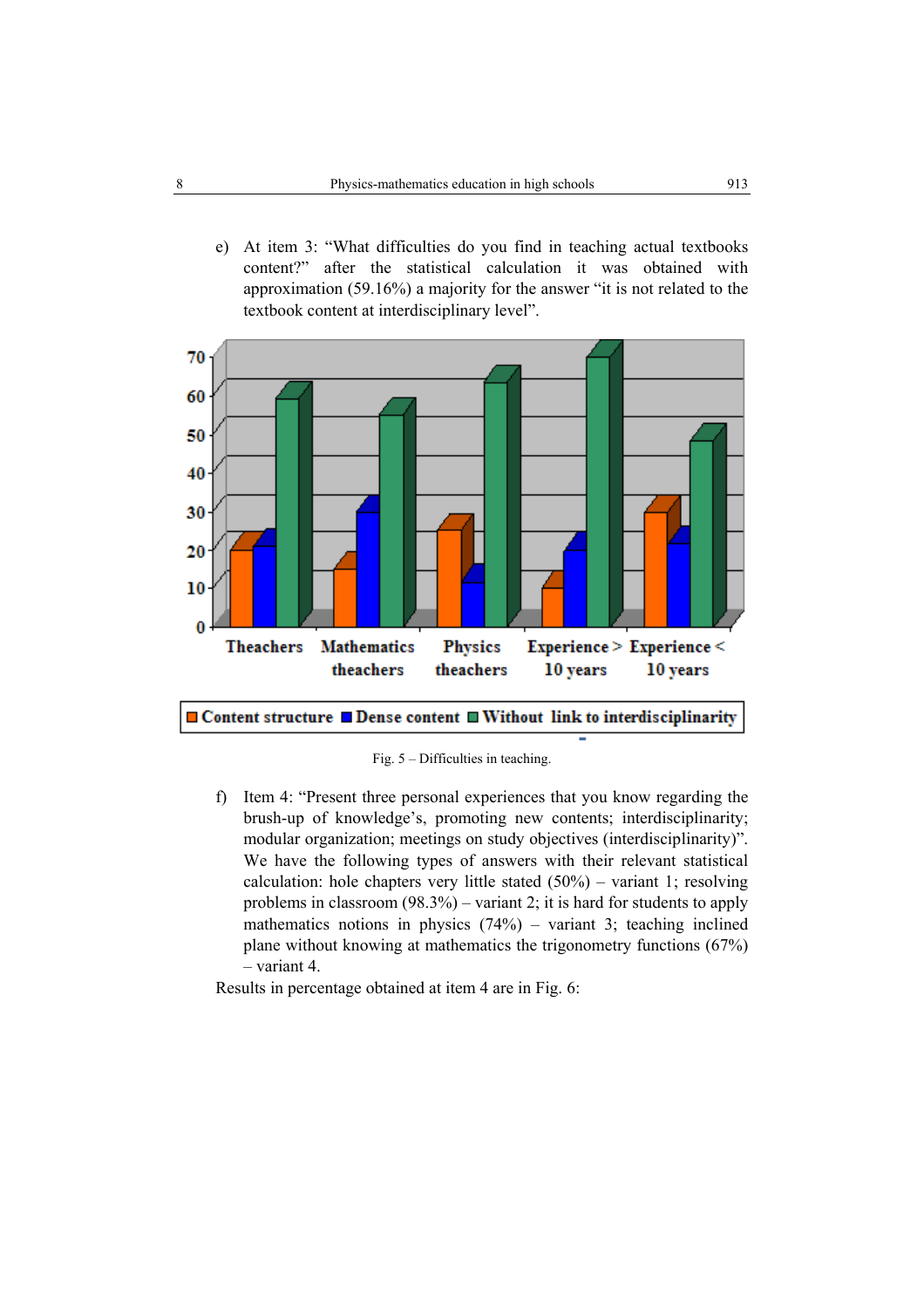

Fig. 6 – Personal experiences regarding the aspects stated in the above items.

g) At item 5 ("How much do you appreciate the necessity of some Science textbooks?"), from the 120 teachers 83.33% answered affirmatively and from them 33.3% were mathematics teachers and 50% physics teachers. The answers to this item are in Fig. 7.



Fig. 7 – Requirement of some science textbooks.

h) At item 6 ("Suggest some criteria for elaboration of Science textbooks"), the criteria that had the biggest percentage (58.33%) after statistical calculation are: the modular interdisciplinary perspective – variant 1; to answer to students interests and needs – variant 2; ensures the brush-up of knowledges – variant 3; great graphics – variant 4.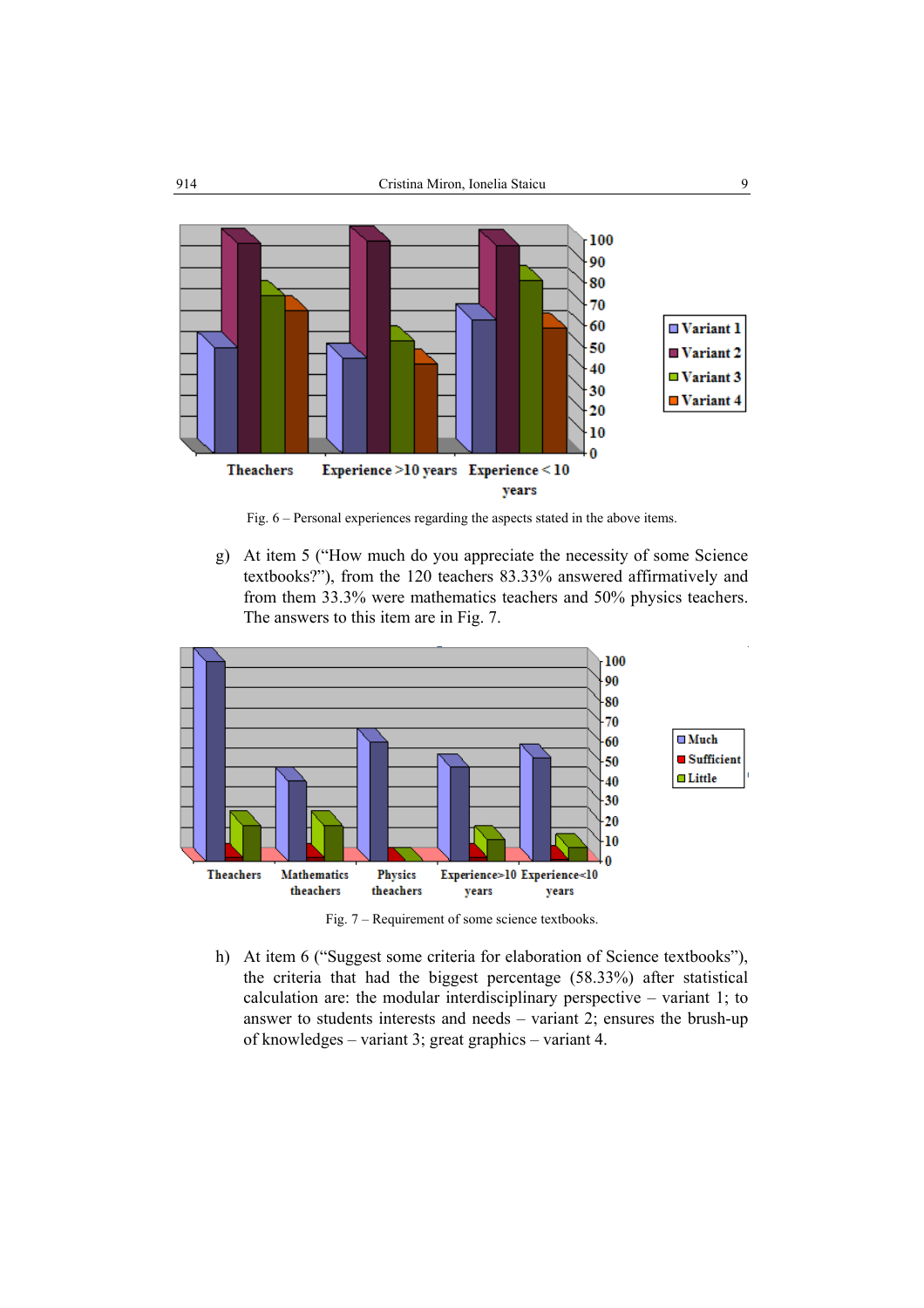

Fig. 8 – Variants of criterions for science textbooks.

i) Item: "What new problems should be found in new the textbooks?" At this item the most chosen items are variant b)  $(49.16\%)$  ("concerning for study and logical thinking") and variant c)  $(44.16\%)$  ("the content must have a bigger link between theory and practice") no matter the chosen categories.

In Fig. 9 you can find the teachers answers to item 7:



Fig. 9 – Types of problems available in the new textbooks.

j) Item 8: "Being at the cycle level that you teach, what should be the share of disciplines?"). Results show that approximately 80% has to represent binding disciplines, 20% to represent the optional disciplines, while 10% to represent at will disciplines. Figure 10 reflects results obtained at this item.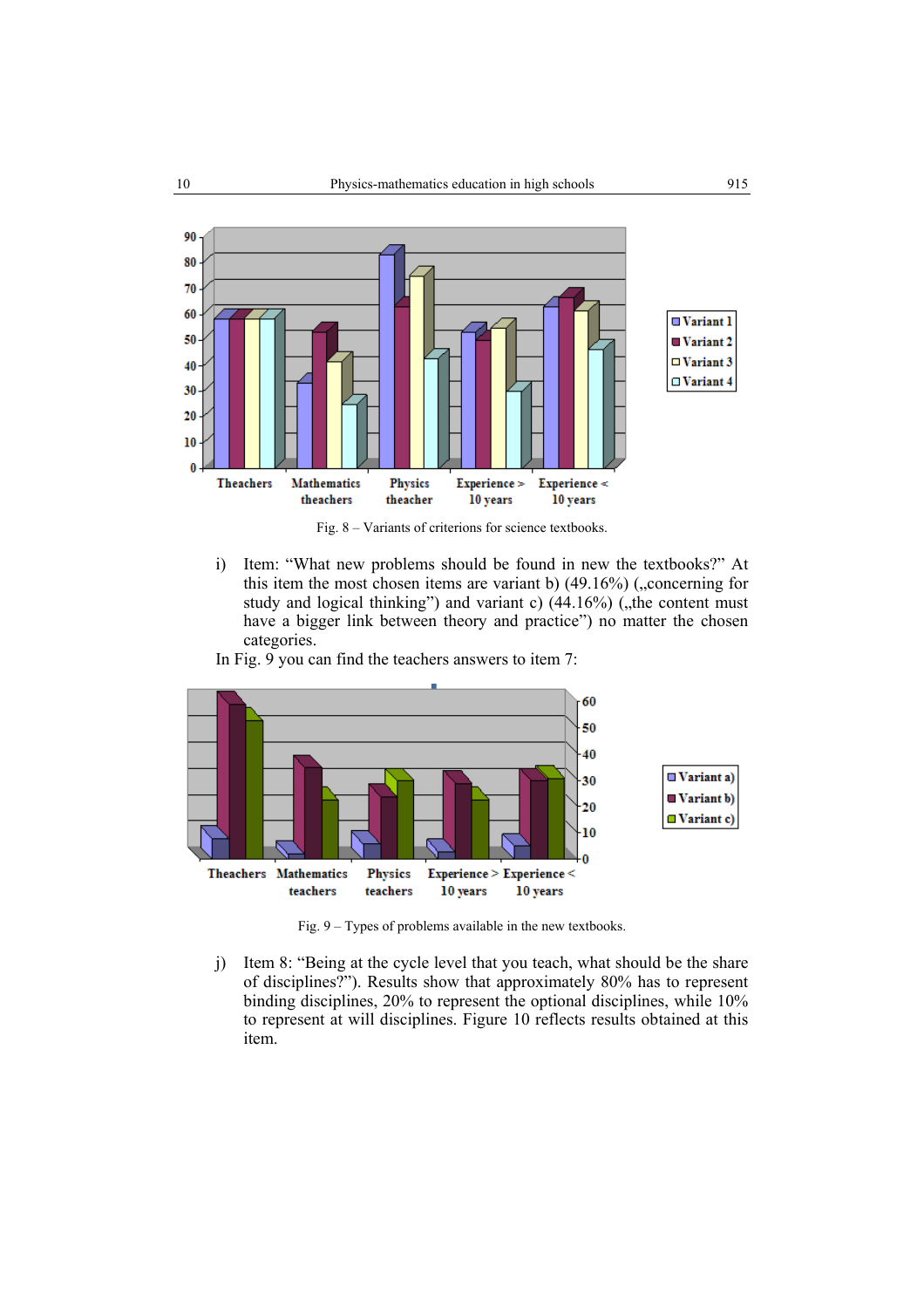

Fig. 10 – The share of disciplines in the education curriculum.

k) At the last item 9: ("State three suggestions regarding the reformation of high-school education contents"), we have the following answer variants: less and easier  $(82\%)$  – variant 1; refreshing the school contents  $(75\%)$  – variant 2; existence of a laboratory assistant and an endowment of physics-chemistry-biology laboratories in all the schools (98%) – variant 3; the discipline has to be teacher since  $I - IV$  classes (23%) – variant 4; agreement between mathematics and physics curriculums (88%) – variant 5.

In Fig. 11 you can find percentage results obtained at item 9:



#### **4. SUMMARY AND CONCLUSIONS**

After experimental research and statistical data interpretation, we conclude:

1. Actual textbooks contents are non-adapted to the teaching needs of the teacher in an almost perfect and useful framework of the student. It is also known that at present the focus is more on theory and less on practical applications, the curriculum being over loaded and in the same time without ensuring consistency between the objects of study inside exact Science.